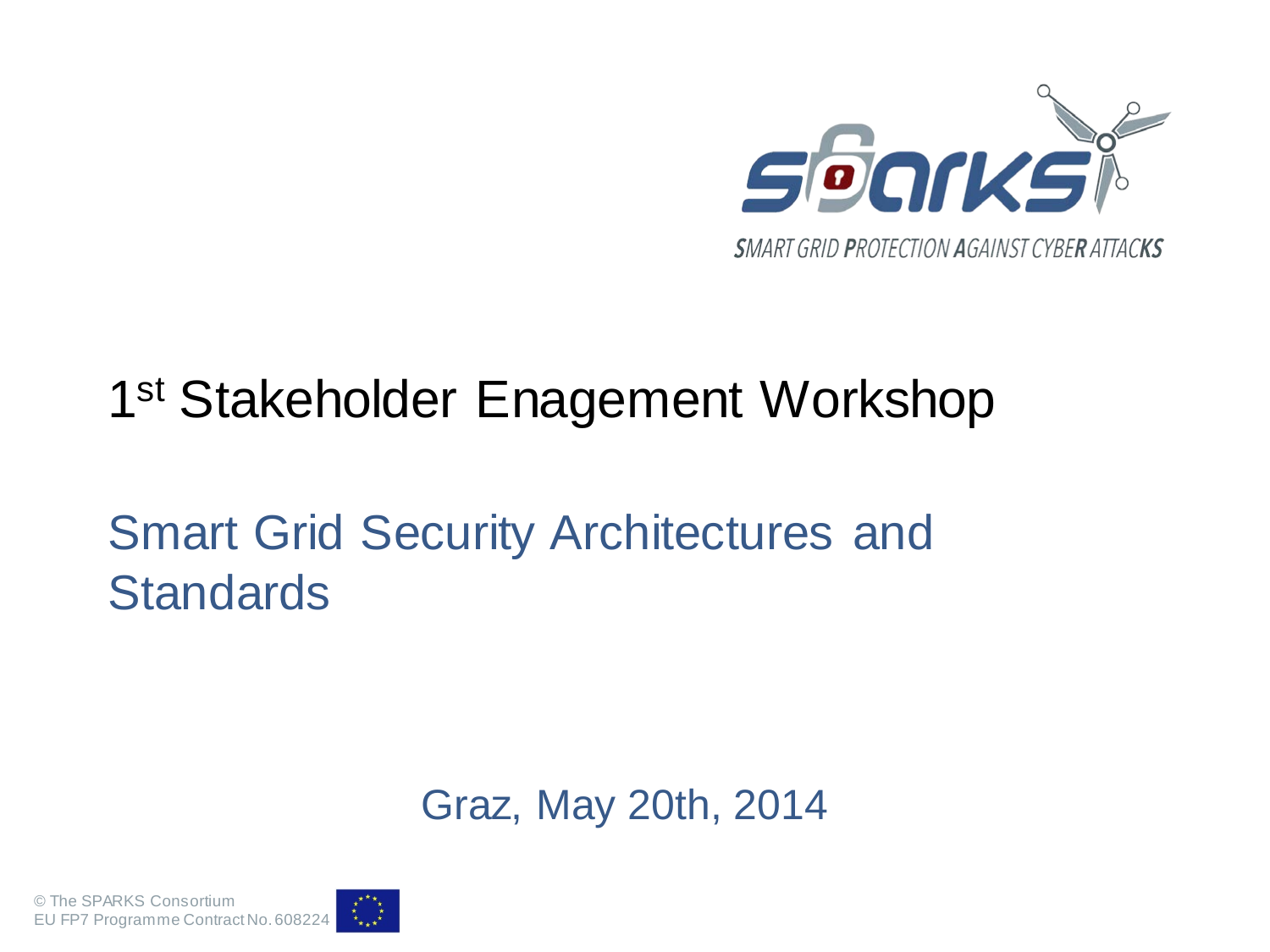# Smart Grid Reference Architecture



- **E** "Fundamental **organisation of a system** embodied in its **components**, their **relationships** to each other and to the environment and the **principles guiding its design and evolution**" (IEEE-Std-1471-2000)
- **Defines restrictions for a specific instantiation**
- **Benefits:** 
	- Facilitate information sharing between different stakeholders in prestandardisation (e.g. research projects) and standardisation
	- Analysis of Smart Grids use cases via the SGAM methodology (facilitate analysis of different architectural alternatives & use case implementation)
	- Identify areas where appropriate standards are missing (via generic use cases)

– …

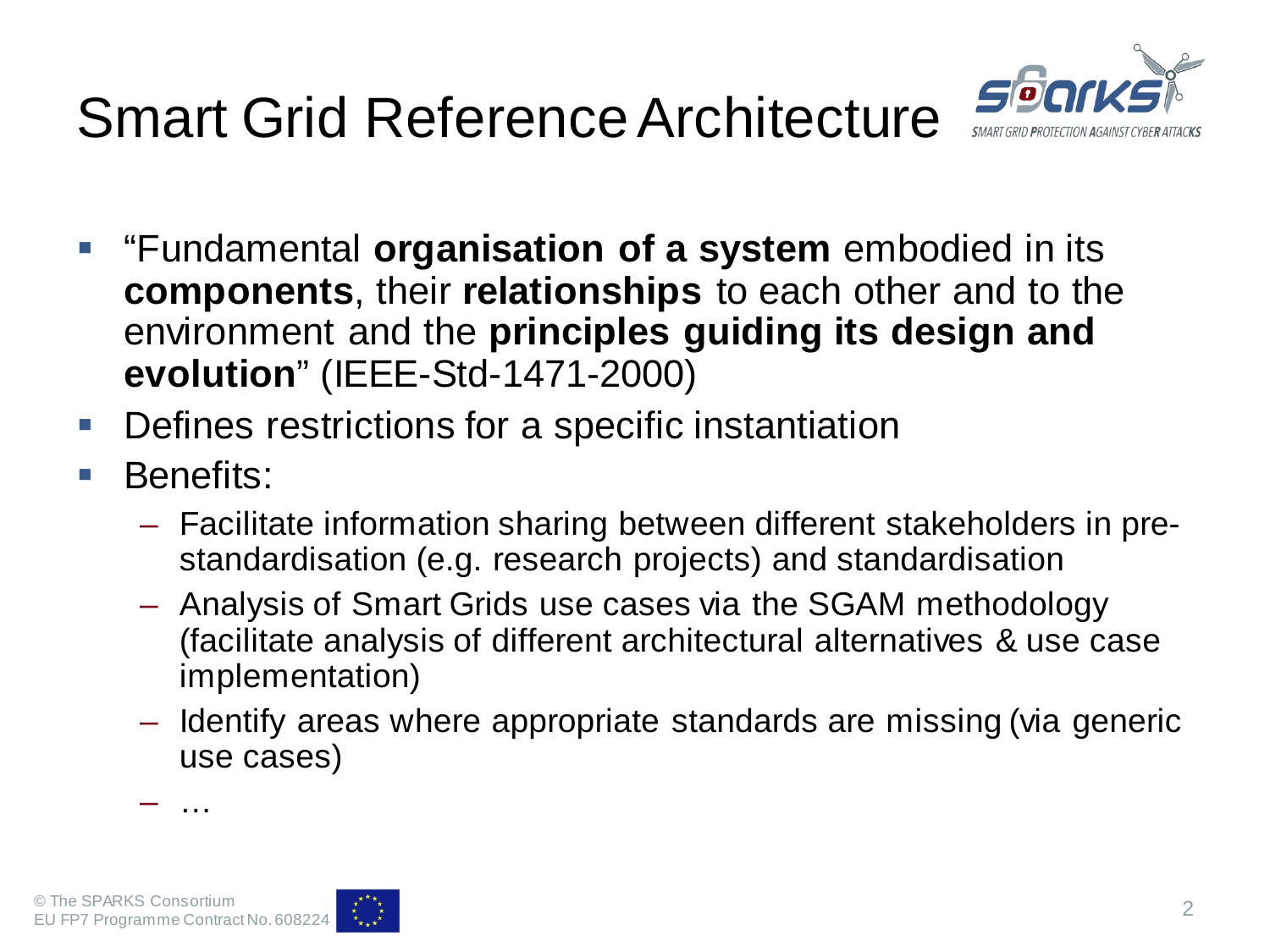### Smart Grid Plane



- **Physical Domains** of the electrical energy conversion chain
- **Hierarchical Zones for power systems management**

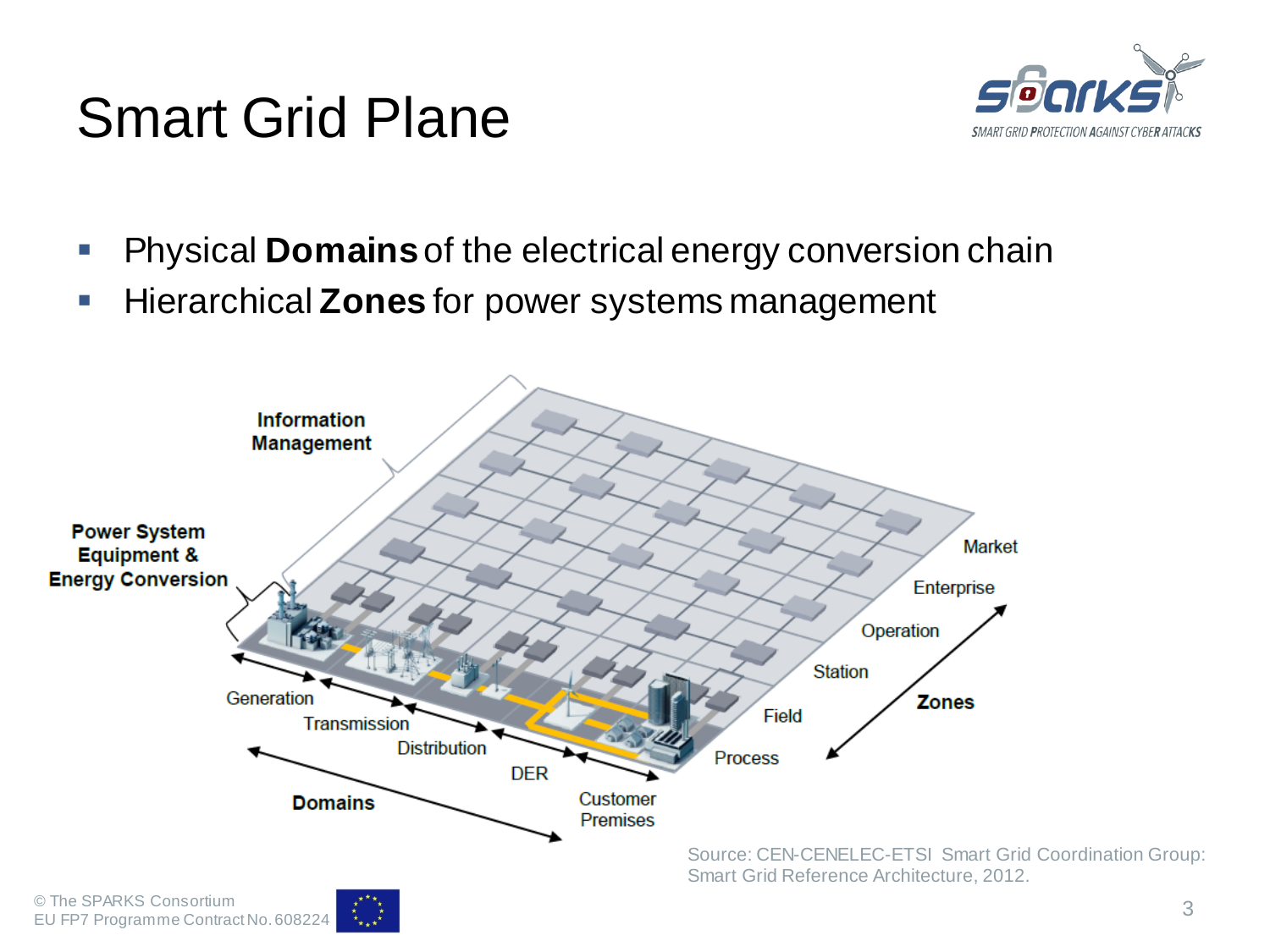### Smart Grid Architecture Model





Source: CEN-CENELEC-ETSI Smart Grid Coordination Group: Smart Grid Reference Architecture, 2012.

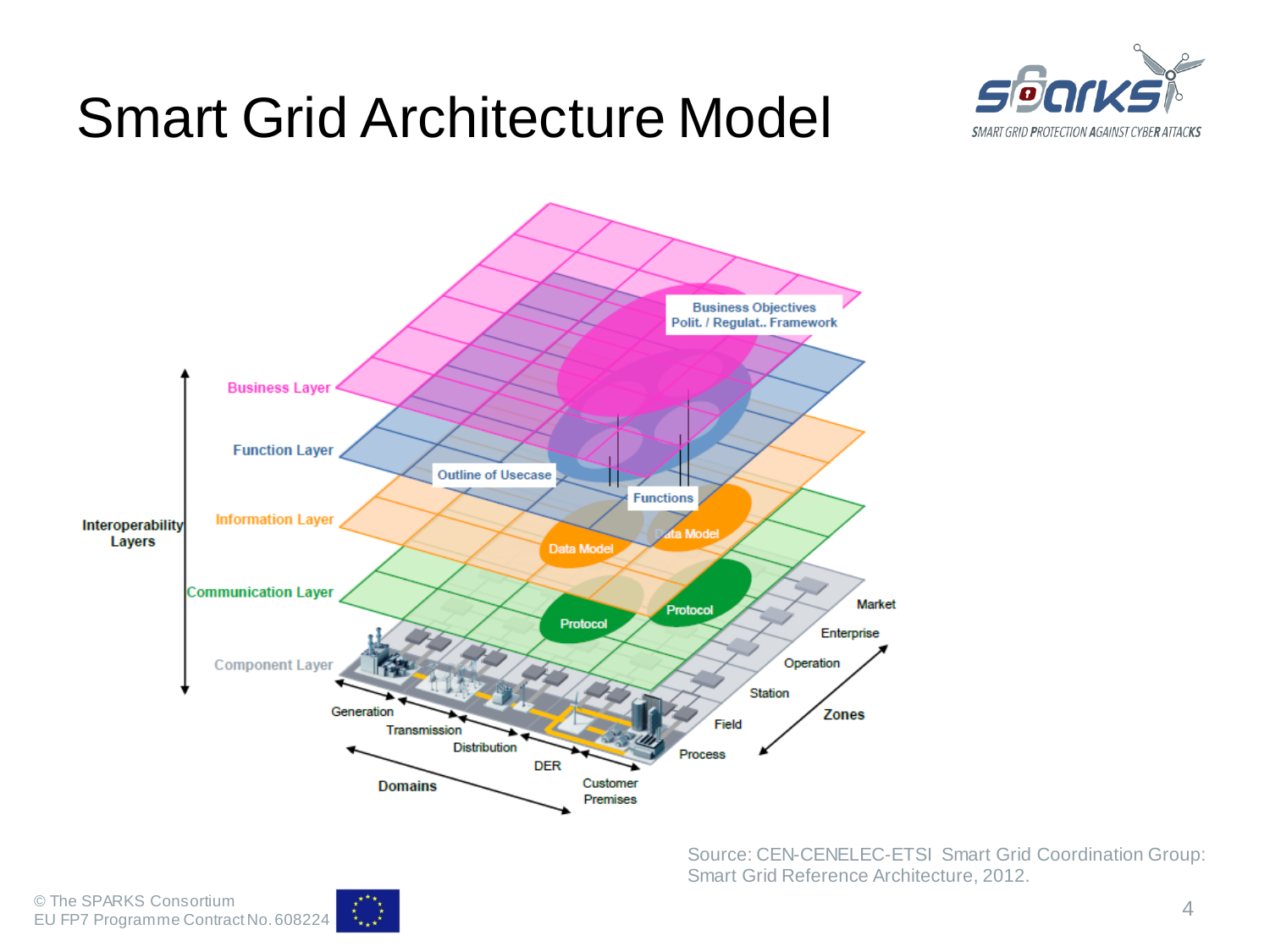# (SG)2 approach





 Analyse relevant pilot projects & deployed system architectures and map them to SGAMSpot Market - Exchange or OTC



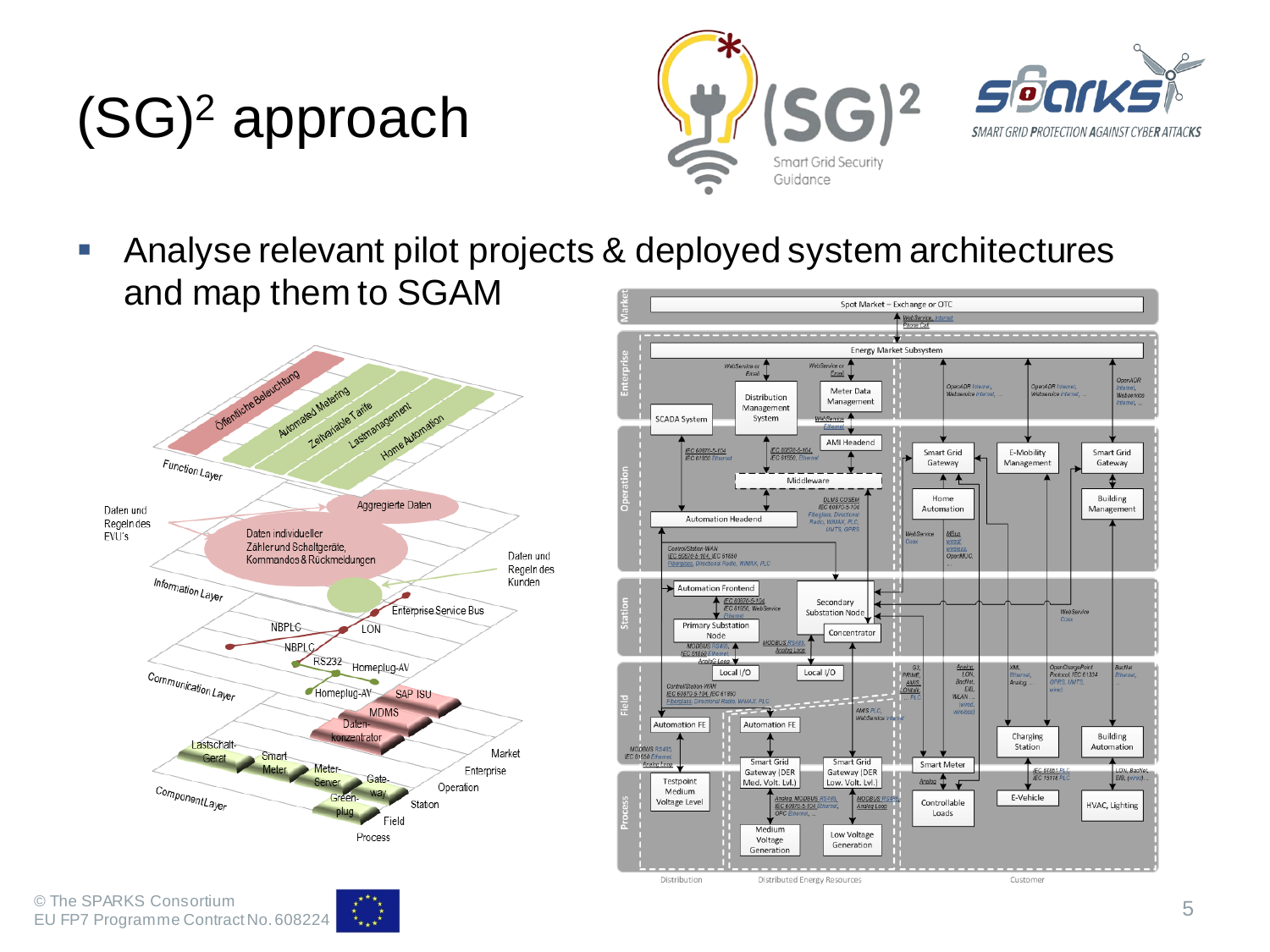## Smart Grid Security Standards



- **IEC 61850:** A set of standards describing the design of electrical substation automation and distributed energy resources
- **IEC 60870-5**: Series of standards used for SCADA system to RTU data communications in EU
- **IEC 62351**: Security measures for TC 57 series of protocols, including authenticated access & data transfer, prevention of eavesdropping, prevention of playback and spoofing, and intrusion detection
- **IEC 62443**: Network and system security in industrial communication networks
- **ENISA:** Appropriate security measures for Smart Grids, Smart Grid Threat Landscape, …
- **NIST IR 7628** Guidelines for Smart Grid Cyber Security
- ISO 27k, BSI Protection Profiles & Baseline Protection Catalogues, ...

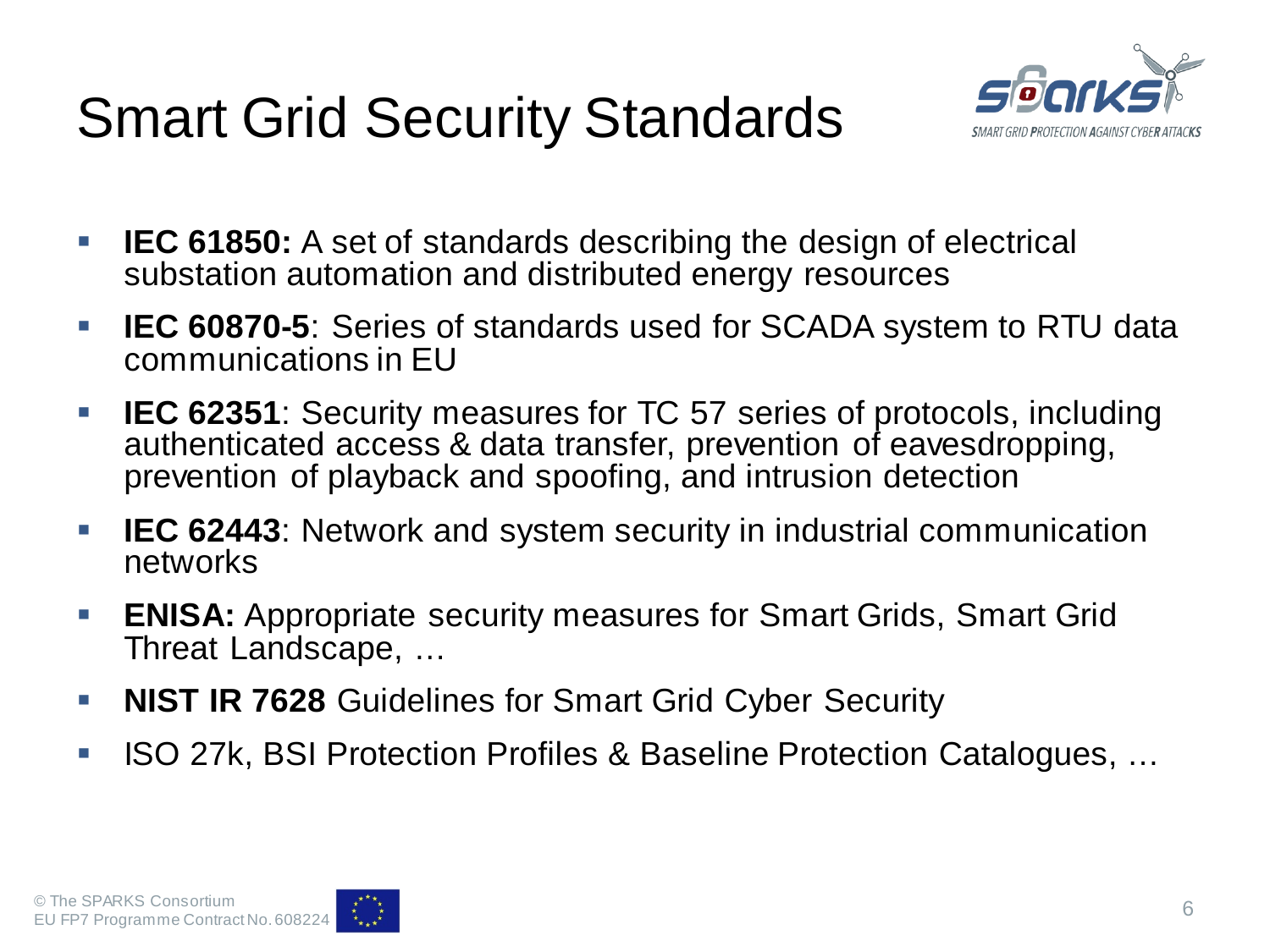### SPARKS objectives



#### **IDENTIFY BASEL SMART Grid reference architectures:**

- Based on existing architectures, frameworks and projects
- Identify required changes, enhancements or extensions

#### **Provide security guidance:**

- Based on existing metrics, standards, guidelines, and best practices (e.g., from past projects)
- Example: Smart grid resilience management patterns: reusable descriptions of known-good strategies for addressing a specific challenge

#### **Define Smart Grid security standards recommendations:**

– Related both to Smart Grid security architecture and to real-time monitoring tools and services that should be addressed within new or existing standards